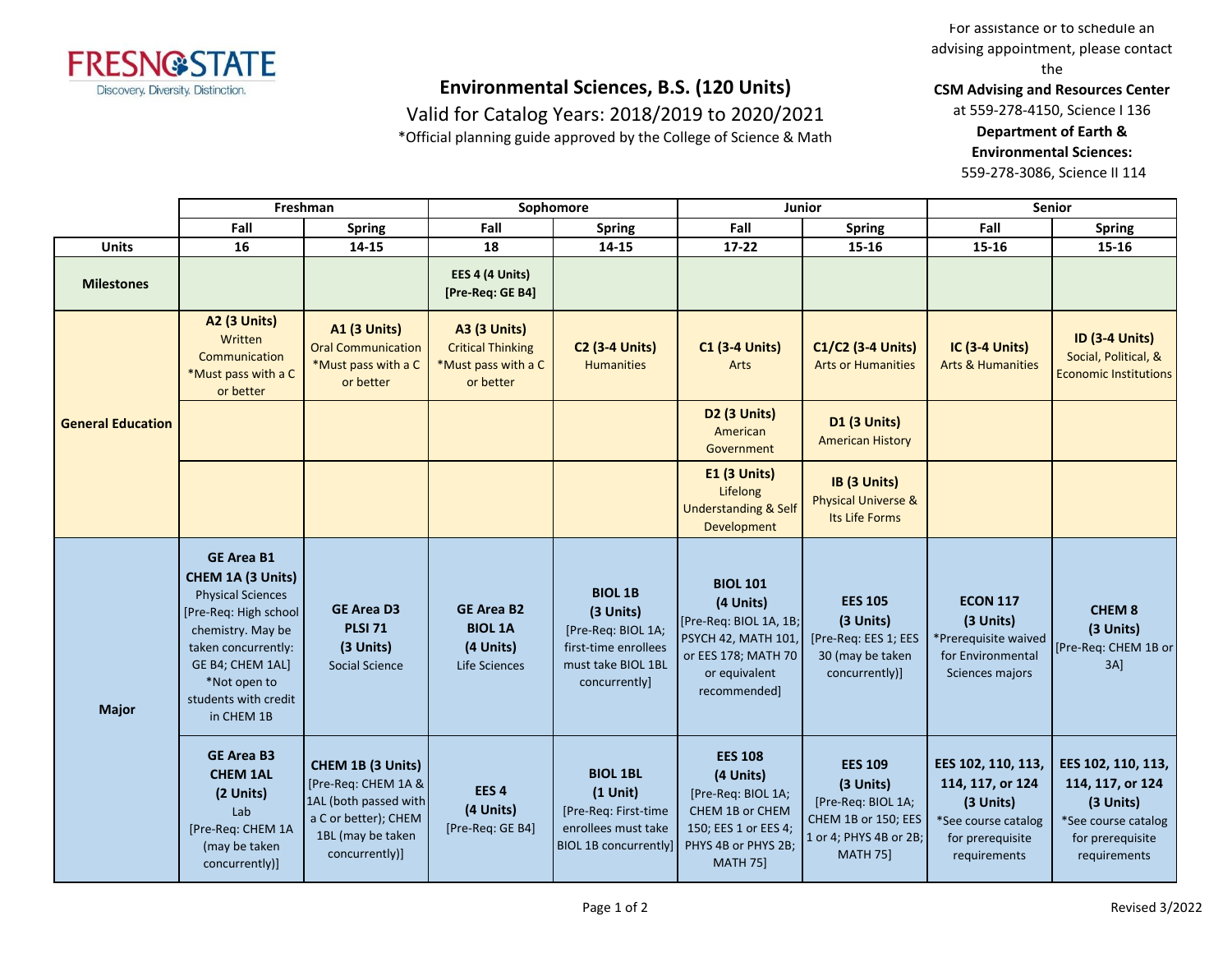

Valid for Catalog Years: 2018/2019 to 2020/2021

\*Official planning guide approved by the College of Science & Math

For assistance or to schedule an advising appointment, please contact the

**CSM Advising and Resources Center**

at 559-278-4150, Science I 136 **Department of Earth & Environmental Sciences:**

559-278-3086, Science II 114

|                                                               | Freshman                                                                                                                                 |                                                                                                                                  | Sophomore                                                                                           |                                                                                                                 | Junior                                                                                                        |        | <b>Senior</b>                                                                                     |                                                                                   |
|---------------------------------------------------------------|------------------------------------------------------------------------------------------------------------------------------------------|----------------------------------------------------------------------------------------------------------------------------------|-----------------------------------------------------------------------------------------------------|-----------------------------------------------------------------------------------------------------------------|---------------------------------------------------------------------------------------------------------------|--------|---------------------------------------------------------------------------------------------------|-----------------------------------------------------------------------------------|
|                                                               | Fall                                                                                                                                     | <b>Spring</b>                                                                                                                    | Fall                                                                                                | <b>Spring</b>                                                                                                   | Fall                                                                                                          | Spring | Fall                                                                                              | <b>Spring</b>                                                                     |
| <b>Units</b>                                                  | 16                                                                                                                                       | 14-15                                                                                                                            | 18                                                                                                  | 14-15                                                                                                           | $17 - 22$                                                                                                     | 15-16  | $15 - 16$                                                                                         | 15-16                                                                             |
| <b>Major</b>                                                  | <b>GE Area B4</b><br><b>MATH 75</b><br>(4 Units)<br>Quantitative<br>Reasoning<br>*See course catalog<br>for prerequisite<br>requirements | <b>CHEM 1BL</b><br>(2 Units)<br>[Pre-Req: CHEM 1B<br>(may be taken<br>concurrently)]                                             | <b>EES 12</b><br>(3 Units)<br>[Pre-Req: EES 1;<br>CHEM 1A (may be<br>taken concurrently)]           | <b>EES 30</b><br>(3 Units)<br>[Pre-Req: EES 1, 2<br>(may be taken<br>concurrently) OR<br>instructor permission] |                                                                                                               |        | EES 113, 117,<br>or 124<br>$(3$ Units)<br>*See course catalog<br>for prerequisite<br>requirements | <b>EES 199</b><br>(3 Units)<br>[Pre-Req: EES 102,<br>104, 106; Senior<br>standing |
|                                                               | EES <sub>1</sub><br>(4 Units)<br>[Pre-Req: MATH 4R or<br>second-year high<br>school algebra<br>recommended]                              | MATH 76, MATH<br>101, PSYCH 42, or<br><b>EES 177</b><br>$(3-4$ Units)<br>*See course catalog<br>for prerequisite<br>requirements | PHYS 2A or<br>PHYS 4A & 4AL<br>(4 Units)<br>*See course catalog<br>for prerequisite<br>requirements | PHYS 2B or<br>PHYS 4B & 4BL<br>(4 Units)<br>*See course catalog<br>for prerequisite<br>requirements             |                                                                                                               |        | <b>EES 186</b><br>(3 Units)<br>[Pre-Req: GEOG 107<br>recommended]                                 |                                                                                   |
| <b>Additional</b><br><b>Graduation</b><br><b>Requirements</b> |                                                                                                                                          |                                                                                                                                  |                                                                                                     |                                                                                                                 | <b>UDWS (0-4 Units)</b><br>*Upper Division<br>Writing Exam OR "W"<br>Course (must pass<br>with a C or better) |        |                                                                                                   | MI (3 Units)<br>Multicultural/<br>International                                   |

#### **FOOTNOTES:**

**Prerequisites/Corequisites:** Other restrictions may apply. Please see your course catalog for detailed prerequisite/corequisite requirements.

Upper Division Writing Skills requirement (UDWS): All undergraduate students must demonstrate competency in writing skills by passing the Upper Division Writing Exam (UDWE) or by obtaining a C or better in an approved upper division writing course, identified by the letter "W."

\*Students interested in physical aspects of Environmental Sciences should take MATH 76 or EES 177 in addition to PSYCH 42.

Substitutions: If substitutions/exceptions/waivers are made for any major courses that also meet GE and/or the Multicultural/International graduation requirement, the student is responsible for completing additional courses to satisfy the respective areas (GE and/or MI). This also includes the upperdivision writing requirement.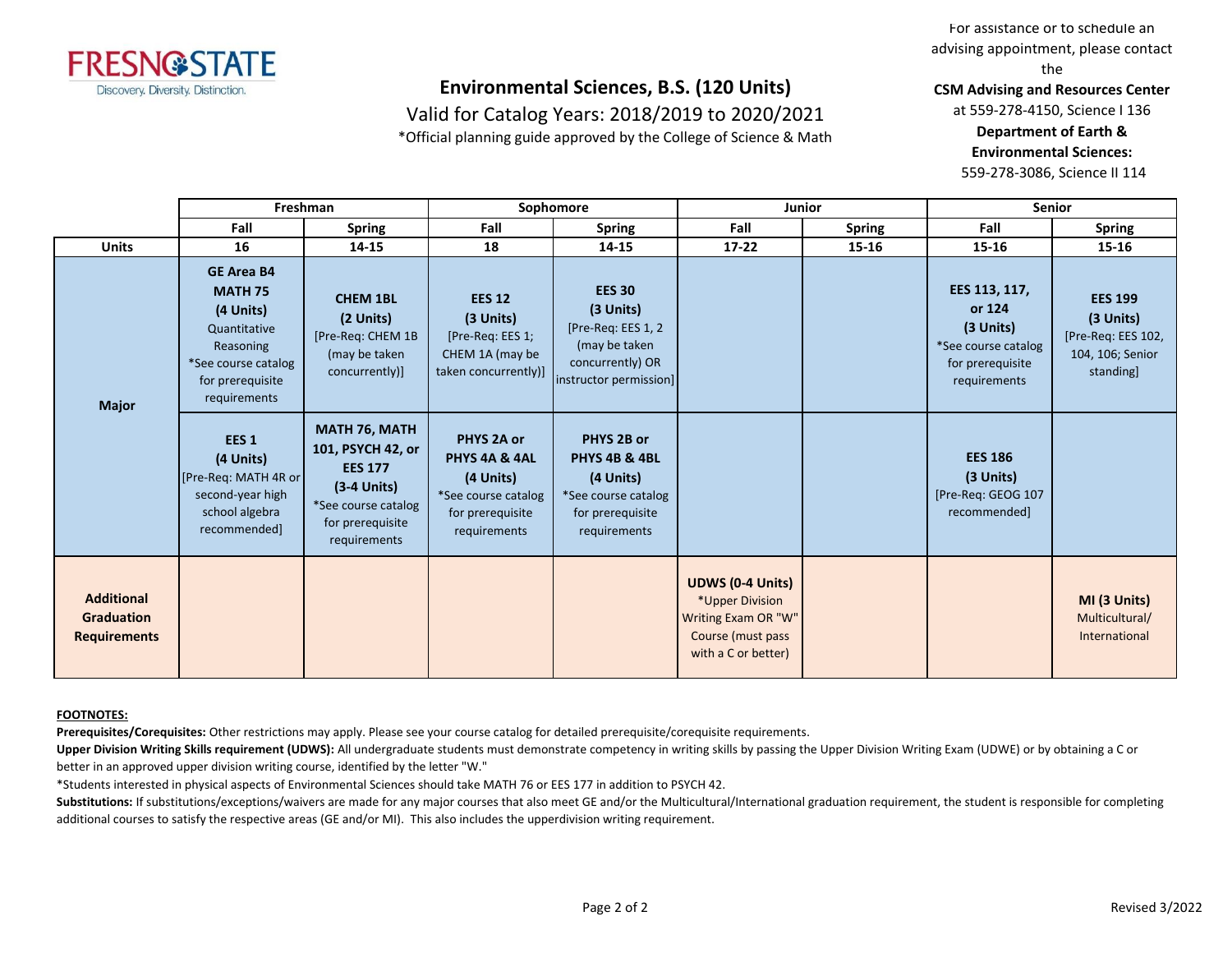

Valid for Catalog Years: 2014/2015 to 2017/2018 \*Official planning guide approved by the College of Science & Math For assistance or to schedule an advising appointment, please contact the **CSM Advising and Resources Center** at 559-278-4150, Science I 136 **Department of Earth & Environmental Sciences:** 559-278-3086, Science II 114

|                             | Freshman                                                                                                                                                                                                          |                                                                                                                                  | Sophomore                                                                           |                                                                                                                  | Junior                                                                                                                                 |                                                                                                                    | Senior                                                                                                         |                                                                                                                |
|-----------------------------|-------------------------------------------------------------------------------------------------------------------------------------------------------------------------------------------------------------------|----------------------------------------------------------------------------------------------------------------------------------|-------------------------------------------------------------------------------------|------------------------------------------------------------------------------------------------------------------|----------------------------------------------------------------------------------------------------------------------------------------|--------------------------------------------------------------------------------------------------------------------|----------------------------------------------------------------------------------------------------------------|----------------------------------------------------------------------------------------------------------------|
|                             | Fall                                                                                                                                                                                                              | <b>Spring</b>                                                                                                                    | Fall                                                                                | <b>Spring</b>                                                                                                    | Fall                                                                                                                                   | <b>Spring</b>                                                                                                      | Fall                                                                                                           | <b>Spring</b>                                                                                                  |
| <b>Units</b>                | 16                                                                                                                                                                                                                | 14-15                                                                                                                            | 18                                                                                  | 14-15                                                                                                            | 17-22                                                                                                                                  | 15-16                                                                                                              | 15-16                                                                                                          | 15-16                                                                                                          |
| <b>Milestones</b>           |                                                                                                                                                                                                                   |                                                                                                                                  | EES 4 (4 Units)<br>[Pre-Req: GE B4]                                                 |                                                                                                                  |                                                                                                                                        |                                                                                                                    |                                                                                                                |                                                                                                                |
|                             | <b>A2 (3 Units)</b><br>Written<br>Communication<br>*Must pass with a C<br>or better                                                                                                                               | <b>A1 (3 Units)</b><br><b>Oral Communication</b><br>*Must pass with a C<br>or better                                             | <b>A3 (3 Units)</b><br><b>Critical Thinking</b><br>*Must pass with a C<br>or better | <b>C2 (3-4 Units)</b><br><b>Humanities</b>                                                                       | <b>C1 (3-4 Units)</b><br>Arts                                                                                                          | C1/C2 (3-4 Units)<br><b>Arts or Humanities</b>                                                                     | <b>IC (3-4 Units)</b><br><b>Arts &amp; Humanities</b>                                                          | <b>ID (3-4 Units)</b><br>Social, Political, &<br><b>Economic Institutions</b>                                  |
| General<br><b>Education</b> |                                                                                                                                                                                                                   |                                                                                                                                  |                                                                                     |                                                                                                                  | D2 (3 Units)<br>American<br>Government                                                                                                 | D1 (3 Units)<br><b>American History</b>                                                                            |                                                                                                                | MI (3 Units)<br>Multicultural/Internation<br>al                                                                |
|                             |                                                                                                                                                                                                                   |                                                                                                                                  |                                                                                     |                                                                                                                  | E1 (3 Units)<br>Lifelong<br><b>Understanding &amp; Self</b><br>Development                                                             | IB (3 Units)<br><b>Physical Universe &amp;</b><br>Its Life Forms                                                   |                                                                                                                |                                                                                                                |
| <b>Major</b>                | <b>GE Area B1</b><br>CHEM 1A (3 Units)<br><b>Physical Sciences</b><br>[Pre-Req: High school<br>chemistry. May be<br>taken concurrently:<br>GE B4; CHEM 1AL]<br>*Not open to<br>students with credit<br>in CHEM 1B | <b>GE Area D3</b><br><b>PLSI 71</b><br>(3 Units)<br><b>Social Science</b>                                                        | <b>GE Area B2</b><br><b>BIOL 1A</b><br>(4 Units)<br>Life Sciences                   | <b>BIOL 1B</b><br>(3 Units)<br>[Pre-Req: BIOL 1A;<br>first-time enrollees<br>must take BIOL 1BL<br>concurrently] | <b>BIOL 101</b><br>(4 Units)<br>[Pre-Req: BIOL 1A, 1B;<br>PSYCH 42, MATH 101,<br>or EES 178; MATH 70<br>or equivalent<br>recommended]  | <b>EES 105</b><br>(3 Units)<br>[Pre-Req: EES 1; EES<br>30 (may be taken<br>concurrently)]                          | <b>ECON 117</b><br>(3 Units)<br>*Prerequisite waived<br>for Environmental<br>Sciences majors                   | <b>CHEM 8</b><br>(3 Units)<br>[Pre-Req: CHEM 1B or<br>3AI                                                      |
|                             | <b>GE Area B3</b><br><b>CHEM 1AL</b><br>(2 Units)<br>Lab<br>[Pre-Req: CHEM 1A<br>(may be taken<br>concurrently)]                                                                                                  | CHEM 1B (3 Units)<br>[Pre-Req: CHEM 1A &<br>1AL (both passed with<br>a C or better); CHEM<br>1BL (may be taken<br>concurrently)] | EES <sub>4</sub><br>(4 Units)<br>[Pre-Req: GE B4]                                   | <b>BIOL 1BL</b><br>$(1$ Unit)<br>[Pre-Req: First-time<br>enrollees must take<br><b>BIOL 1B concurrently]</b>     | <b>EES 108</b><br>(4 Units)<br>[Pre-Req: BIOL 1A;<br>CHEM 1B or CHEM<br>150; EES 1 or EES 4;<br>PHYS 4B or PHYS 2B;<br><b>MATH 75]</b> | <b>EES 109 (3 Units)</b><br>[Pre-Req: BIOL 1A;<br>CHEM 1B or 150; EES<br>1 or 4; PHYS 4B or 2B;<br><b>MATH 75]</b> | EES 102, 110, 113,<br>114, 117, or 124<br>(3 Units)<br>*See course catalog<br>for prerequisite<br>requirements | EES 102, 110, 113,<br>114, 117, or 124<br>(3 Units)<br>*See course catalog for<br>prerequisite<br>requirements |